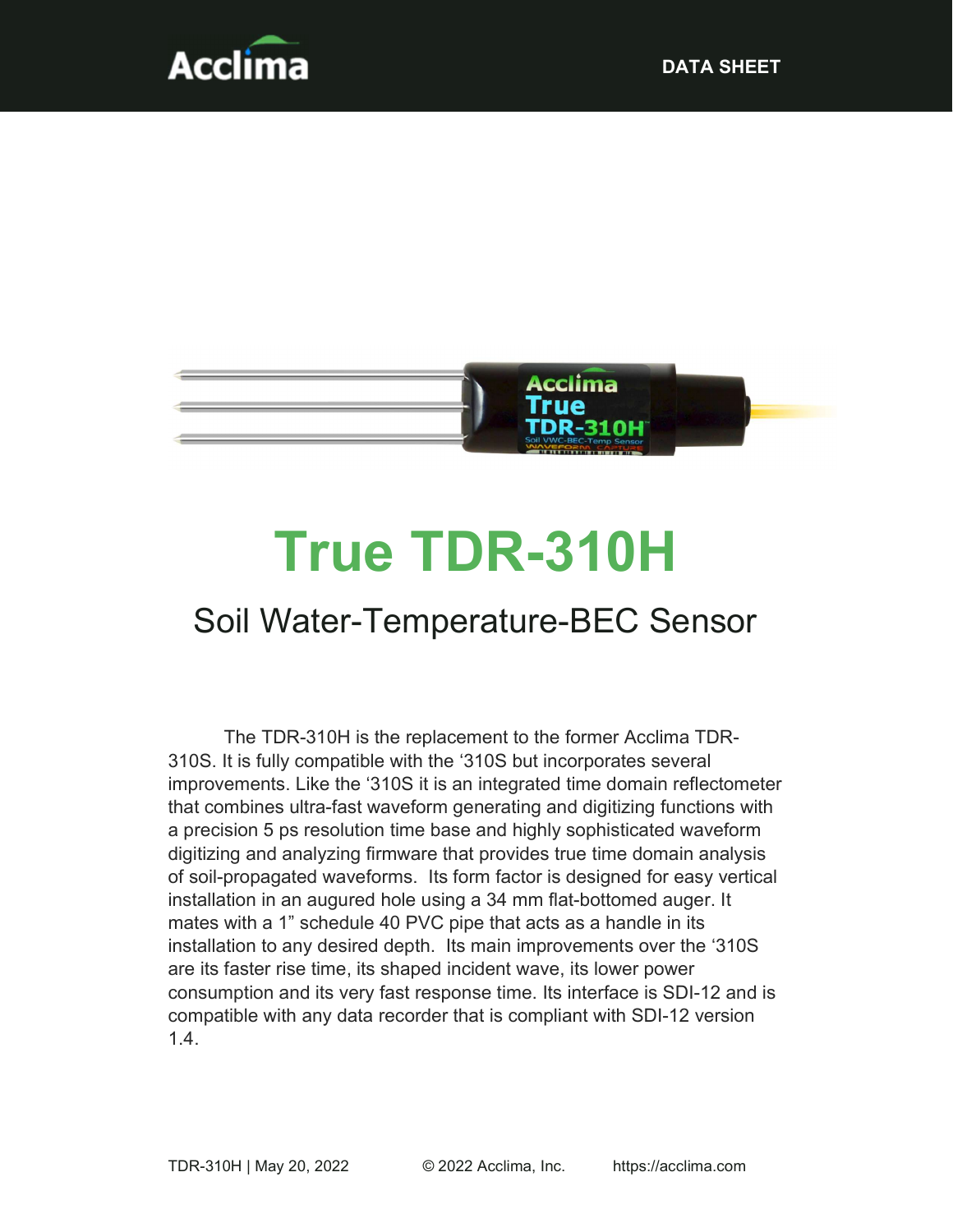

# Features

3-element 10 cm stainless steel waveguide 34 mm round cross section with glue-on protrusion for mating with 1" schedule 40 PVC pipe 5 m 3-conductor waterproof cable Waterproof Epoxy-filled Housing 20% to 80% Incident Wave Rise Time: 150 ps Waveform Digitizing Resolution: 5 ps

#### Measurement Functions

Volumetric Water Content: 0% to 100% Medium Permittivity: 1 to 80 Medium Bulk Electrical Conductivity: 0 to 2000 µS/cm Medium Temperature:  $-40$  to +60 degrees C Pore Water EC (Hilhorst Model): 0 to 55000 µS/cm

### Battery Operation Performance

A major advantage of the TDR-310H over its predecessor TDR-310S is that its battery life has been increased 10 fold. This is due to lower current consumption and a faster read time.

| Read Time (from issuance of read command until   0.25 seconds |                    |
|---------------------------------------------------------------|--------------------|
| the return of data)                                           |                    |
| <b>Operating Voltage Range:</b>                               | 3.5 to 15 volts dc |
| Idle Current Consumption:                                     | $< 10 \mu A$       |
| Idle Daily Energy Consumption $@3.5$ v:                       | $2$ J/day          |

| <b>Current and Energy Consumption</b> | current | power    | $energy*$ |
|---------------------------------------|---------|----------|-----------|
| during Read:                          |         |          |           |
| 15v                                   | 32 mA   | 0.48 W   | $0.12$ J  |
| 12v                                   | 36 mA   | 0.43 W   | 0.11 J    |
| 6v                                    | 62 mA   | 0.37 W   | 0.09J     |
| 3.5v                                  | 88 mA   | $0.31$ W | $0.08$ J  |

\*A typical 18650 Lithium-ion battery stores about 40,000 Joules of energy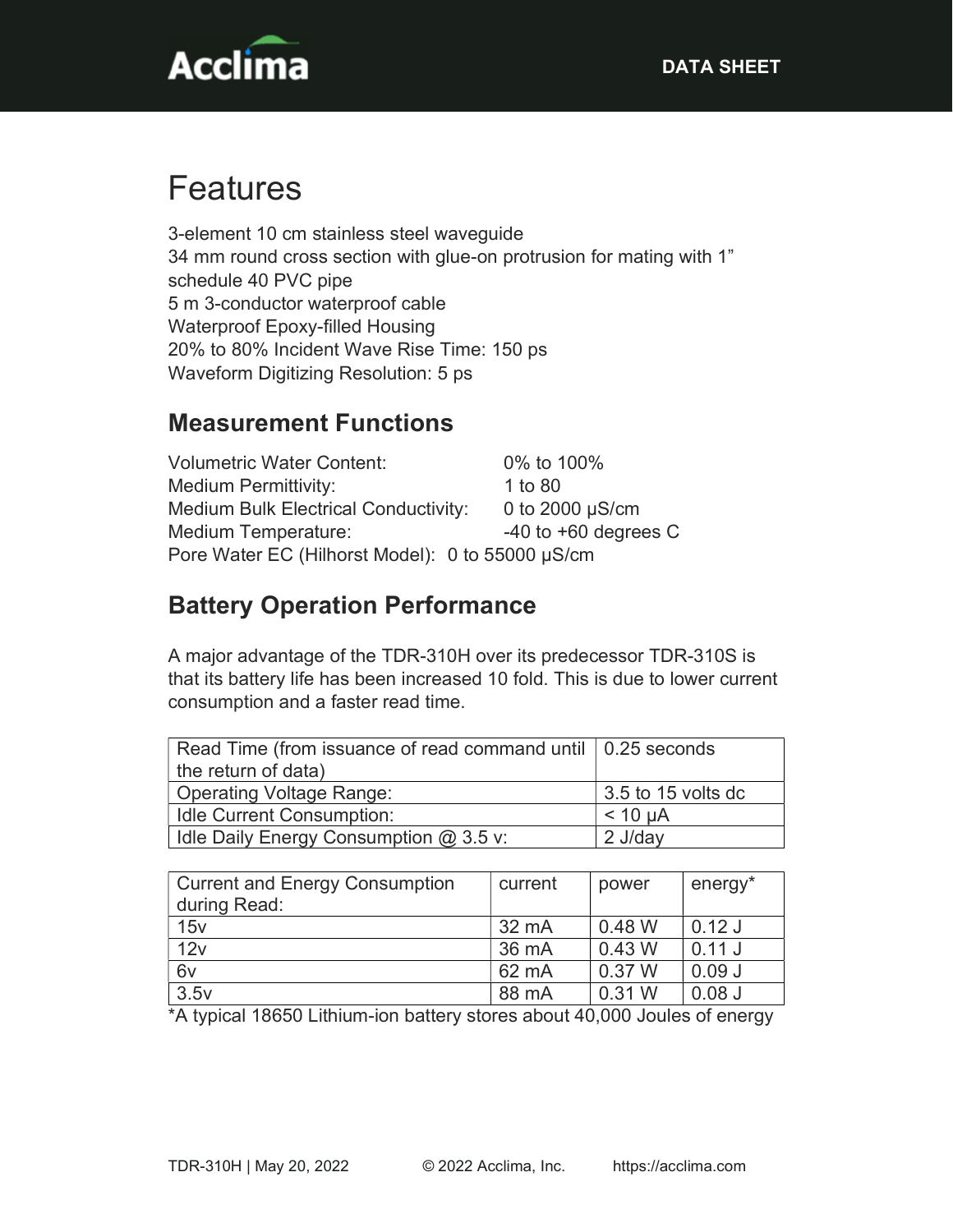

# Permittivity Reporting

Permittivity is calculated directly from waveform propagation time and does not incorporate any voltage or current parameters. Hence the permittivity calculation is independent of soil electrical conductivity. This is the main advantage of true Time Domain Sensors over other types of sensors.

| Reading Range:               | 1 to 80 relative permittivity   |
|------------------------------|---------------------------------|
|                              | units                           |
| <b>Reporting Resolution:</b> | 0.1 relative permittivity units |
| <b>Repeatability (RMS</b>    | 0.07 permittivity units         |
| deviation):                  |                                 |

Reporting Accuracy:

| Coarse and medium textured | $\pm$ 1 relative permittivity |
|----------------------------|-------------------------------|
| soils:                     | units                         |
| Fine textured soils:       | ±2 relative permittivity      |
|                            | units                         |

Stability of permittivity readings vs Bulk EC:

< 1 relative permittivity unit 0 to 4000 µS/cm BEC

## Volumetric Water Content Reporting

VWC is calculated from permittivity using the Topp equation. Hence the accuracy of VWC reporting is that of the permittivity reporting and those further small errors imposed by the Topp equation. Note that the Topp equation is effective only to about 50% VWC. Acclima has replaced that segment of the equation with a linear function of propagation time beyond 50% VWC.

| Reading Range:                            | 0 to 100%<br><b>VWC</b> |
|-------------------------------------------|-------------------------|
| <b>Reporting Resolution:</b>              | 0.1% VWC                |
| <b>Repeatability (RMS)</b><br>deviation): | 0.07%                   |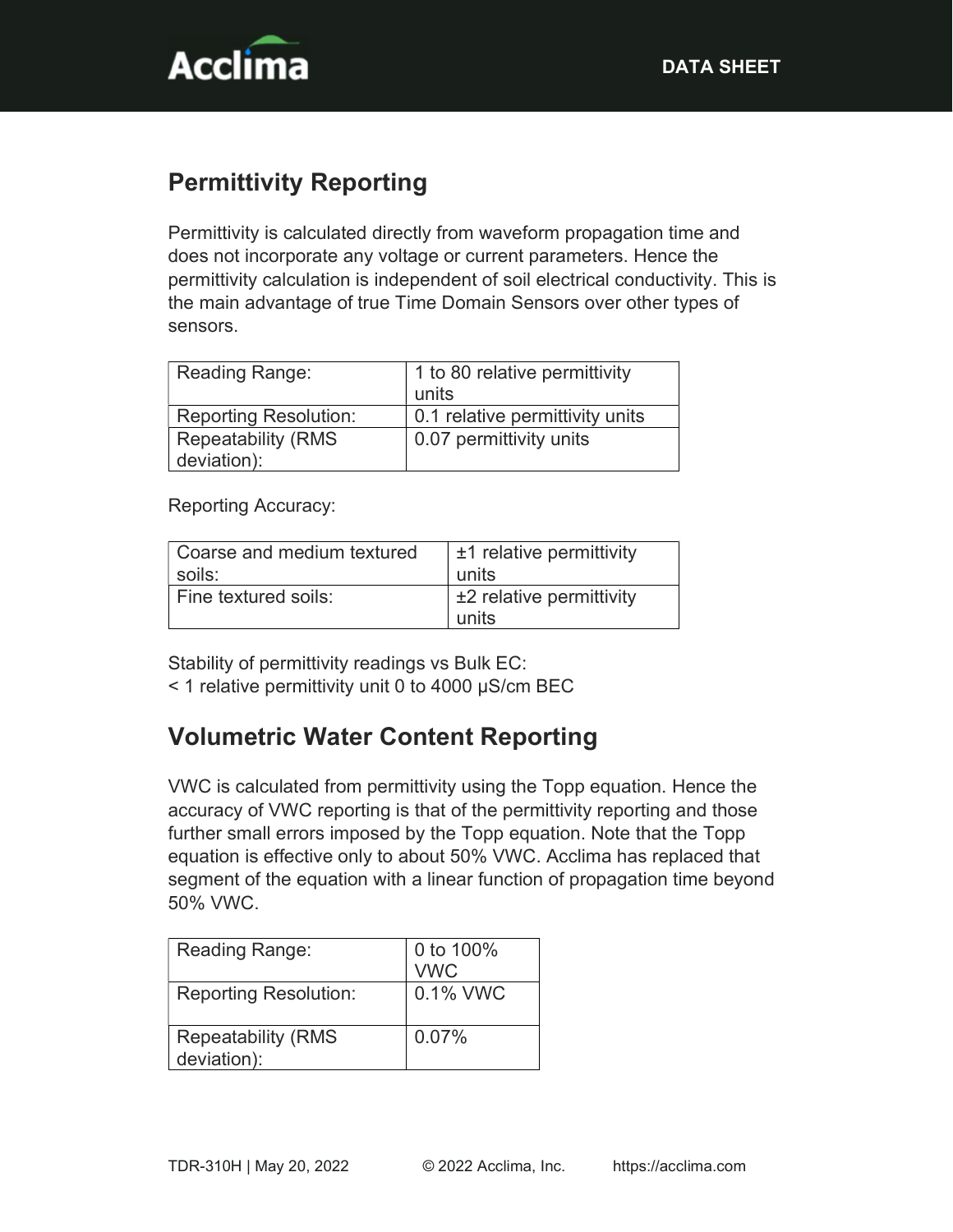

Reporting Accuracy:

| Coarse and medium textured<br>soils: | $\pm$ 1 percentage point  |
|--------------------------------------|---------------------------|
| Fine textured soils:                 | ±2.5 percentage<br>points |

Stability of VWC readings vs Bulk EC:

< 1 percentage point 0 to 4000 µS/cm BEC

#### Bulk Electrical Conductivity Reporting

Bulk Electrical Conductivity of the soil is calculated from soil resistance measurements between the waveguide elements. Chromium oxide deposits on the waveguide elements becomes significant at high EC levels and the error correspondingly degrades in accuracy at those levels.

| Reading Range:                 | 0 to 2000 $\mu$ S/cm |
|--------------------------------|----------------------|
| <b>Reporting Resolution:</b>   | 1 µS/cm              |
| Repeatability (RMS deviation): | $3 \mu S/cm$         |

Reporting Accuracy:

| 0 to $1000 \mu S/cm$ | 25<br>$\mu$ S/cm |
|----------------------|------------------|
|                      |                  |
| 1000 to 2000 µS/cm   | ±2.5%            |

#### Temperature Reporting

Soil Temperature is measured with a highly precise thermistor that is located about 2mm from one of the outer waveguide electrodes.

| Reading Range:               | $-40C$ to $+60C$ |
|------------------------------|------------------|
| <b>Reporting Resolution:</b> | 0.1 degree C     |
| <b>Repeatability (RMS</b>    | $.01%$ C         |
| deviation):                  |                  |
| <b>Reporting Accuracy:</b>   | ±0.25            |
|                              | degrees C        |